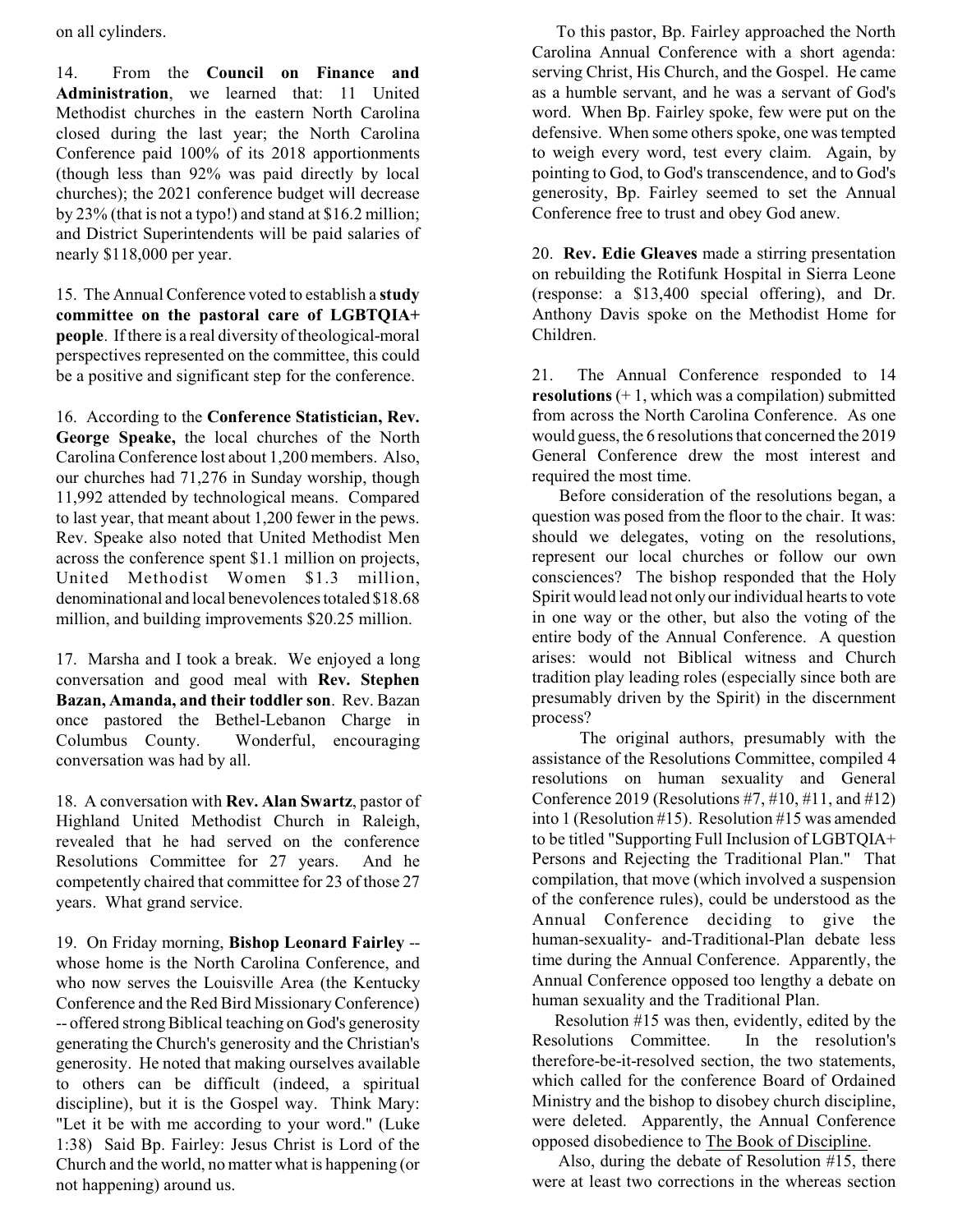that were made. (Others cried out for correction, but time was limited.) Apparently, the Annual Conference opposed legislative documents that were carelessly and inaccurately written.

Not one person stood to make a speech to oppose this resolution, to support historic Christian teaching on human sexuality, and defend the Traditional Plan. Not. One. Person. (The bishop had suggested that a one-speech-per-person rule was in effect. That was not completely accurate. The Standing Rules actually state: "A member may speak only once on any motion until all who desire to speak have done so, and then he/she may speak only one additional time." [Section I.C.2] In any case, the bishop's interpretation of this rule made some delegates hesitant to speak.) With so little opposition publicly expressed, it was surprising that this resolution was approved by only a 60-40 vote. The margin could have been much wider.

Resolution #9: "Let's Become Better" was also considered. It urged the departure of North Carolina Conference United Methodists from The United Methodist Church if the denomination's moral teaching, marriage practice, and ordination practice are not changed by the 2020 General Conference. The debate over Resolution #9 featured voices (even progressive voices!) that opposed the resolution because of its departure provision. Other voices opposed it because of its revisionist Christian morale. In the end, Resolution #9 failed by the wide margin of 80-20.

So, the North Carolina Conference went on record opposing:

\*disobedience to The Book of Discipline,

\*careless writing in the legislative process caused by ideological zeal,

\*departure from The United Methodist Church, and \*current church teaching on human sexuality and the Traditional Plan adopted by General Conference 2019. It is reasonable to believe that, if the Tradition Plan and its morality had been supported by a thoughtful speech or two, 10% of the votes would have flipped, and the vote on Resolution #15 might well have been different.

22. On Saturday morning, it was decided to keep **Annual Conference sessions in Greenville** from 2020 until 2024.

23. Also **Rev. Greg Moore** noted that the North Carolina Conference recently has had the most "church plants" or "new faith communities" of any Annual Conference in The United Methodist Church. According to Rev. Moore's report, most new church plants come out of existing, healthy congregations.

24. During the **Service for the Ordering of Ministry**, the License for Pastoral Ministry blessed 20, Commissioning 8 (including Rev. Seyun Hwang of

St. Paul United Methodist Church in Tabor City), Ordination as a Deacon 5, Ordination as an Elder 10, Recognition of Orders 1, Certified as Lay Missioners 14, Certified Lay Ministers 6, and Commissioned as a Missionary 1. At the beginning of this service, there was a General Examination of all the candidates. Early in the examination, the candidates were challenged: "Remember that you are called to serve rather than to be served, to proclaim the faith of the church and no other [!], to look after the concerns of God above all." Later, the candidates were asked: "Will you be loyal to The United Methodist Church, accepting its order, liturgy, doctrine, and discipline, defending it against all doctrines contrary to God's Holy Word, and committing yourself to be accountable with those serving with you, and to the bishop and those who are appointed to supervise your ministry?" What a probing question.

25. Thank you for reading this to the end. Please allow **one, last comment**.

During the debate on the resolutions, this pastor rose to speak for traditioned Christian teaching on human sexuality, for the Traditional Plan, and against Resolution #9. Once at the microphone, this pastor could survey roughly 1,000 United Methodists from across the North Carolina Conference sitting attentively. There were some who would support what was about to be said. Others who would oppose what was coming. The speech began. In the middle of it, this pastor was struck by how quiet the assembly was. Eerily silent.

National politics is so noisy and raw. General Conference is so dramatic, emotional, and headache provoking. But there -- in the Greenville Convention Center, during the 2019 North Carolina Annual Conference, during a speech that attempted to stand for traditional teaching that has been maintained for 2,000 years, in front of a crowd that contained strong support and strong opposition -- was respectful silence. Talk about civility -- or love! -- shown by the Annual Conference! It was a reminder that the Holy Spirit was at work, often mysteriously, during those 3 or 4 days in Greenville.

In Christ, Pastor Paul

> YOUTH SUNDAY July 14, 2019 Fifth Sunday after Pentecost 10:00 a.m. Welcome One, Welcome All!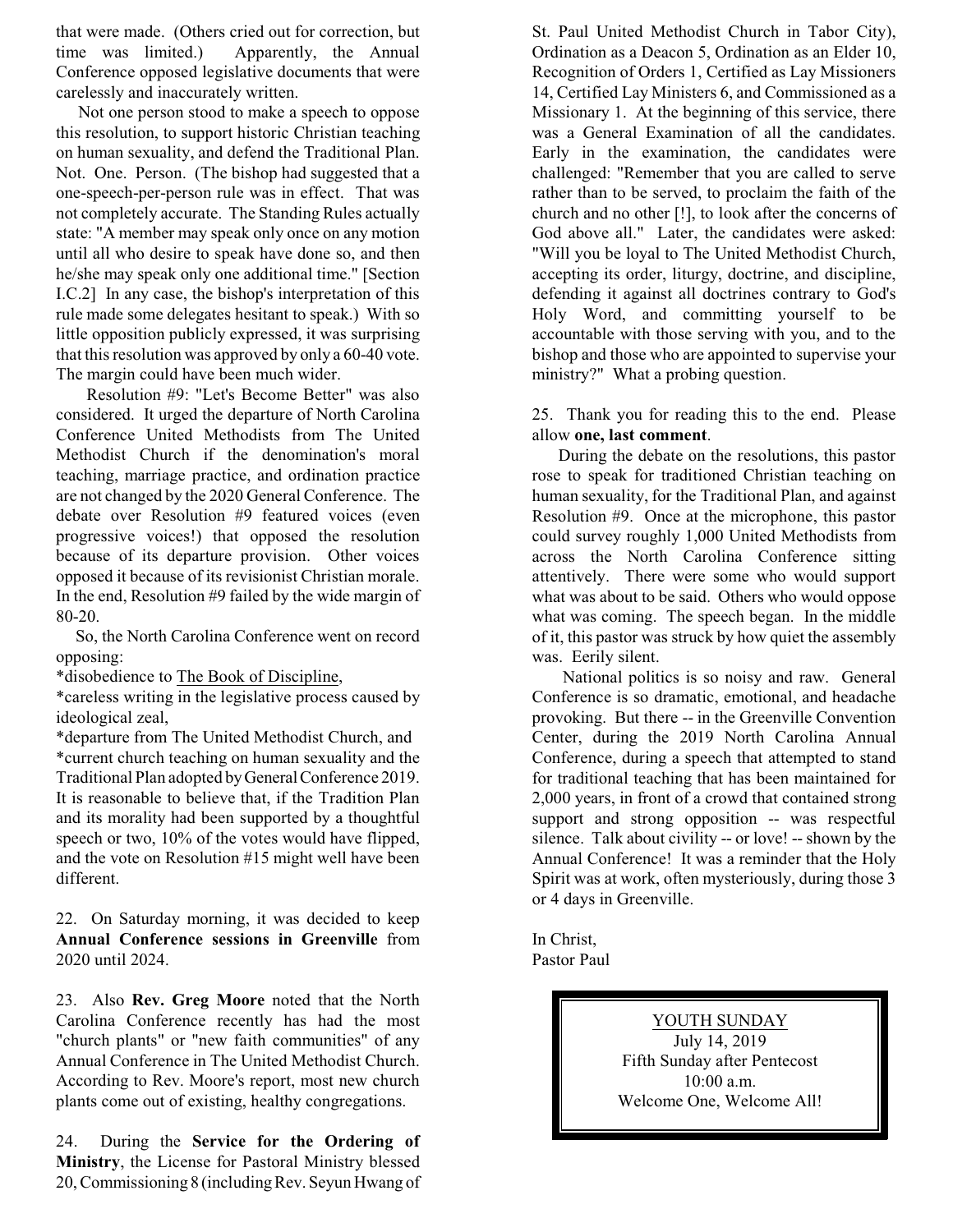## NURTURE COMMITTEE

The Nurture Committee was honored to provide refreshments for the reception following the memorial service for Helen Cunningham.

We gave out long-stemmed carnations to all the women and young women on Mother's Day, and for Father's Day we gave all the men and young men a key chain with a little flashlight. The flashlight had the words "Men who walk with God light the way." Being a godly parent is one of the most important jobs we have on this earth. One doesn't have to be a mother or father to be a parent- an uncle or aunt, mentor or even a friend to a child, can be a powerful Christian example. Have a safe and restful summer! – Debbie Conway, Chair

### A FRIEND IN NEED IS A FRIEND INDEED

A short time ago, on a Sunday morning, during the worship service, I had an unexpected fall. When I fell, I quickly realized that I must get up as other members were needing to pass me in the Communion line. I want to thank Dial Gray for pulling me up on my feet, and Pat Ray for coming down out of the choir loft to assist me and to find out what happened.

After the service was over, several members offered to drive me home, but I insisted I was ok. Upon my arrival to my home, I noticed that Wayne and Linda Overcash and Betty Hamilton had followed behind me, and so had Pat Ray and Kathy and Terry Simmons. Many thanks to everyone.

Seated on the porch in a rocking chair, Pat checked my vital signs and insisted that I go to the Urgent Care. Pat, Kathy, and Terry waited with me for at least three hours until the doctor finished his observation and gave me a report of no broken bones. I was ok to go home.

Shortly after my arrival home, Ann Worthington and Pastor Paul came to check on me. Again thanks to everyone.

During this experience, I did not have my own family with me, but I did have part of my church family. Thanks and praise to God. I am blessed to have a church family like the Whiteville United Methodist Church. God bless our church family.

– Lewellyn David

# ART CLASS The Tuesdays of July

July 9, 16, 23, and 30 2:00 p.m.

Taught by Mrs. Debbie Conway

Meet and Create in the Parlor!

### SCHOLARSHIP WINNER: ANDREW SAULS

Andrew Sauls is the winner of the 2019 Sam T. and Thelma G. Gore Scholarship. Andrew is the son of Ben and Sharon Sauls, and the grandson of Lewis and Ann Sauls. A recent graduate of Columbus Christian Academy, Andrew plans to study at Southeastern Community College for two years. Then he hopes to enroll at the University of North Carolina at Pembroke to major in Software Engineering. On June 23, during the Service of Worship, the Gore Scholarship was awarded to Andrew. Andrew, congratulations from Whiteville United Methodist Church!

## OPERATION CHRISTMAS CHILD

How Many of you have heard about Christmas in July celebrations? Whatever you may feel about that idea, it's a great reminder that it's only five months before shoeboxes will be sent on wings to countries throughout the world! That time for our church is Sunday, November 24.

Our Operation Christmas Child (OCC) team met much earlier this year. We came up with an idea borrowed from other churches of year-round collection for OCC. We called it OCC Month by Month. This idea was born out of the necessity: being short of items to completely fill some of our shoeboxes. We tried to come up with items you can find on sale during the month listed. This is the list we came up with for our church:

February: Wow Items (dolls, stuffed animals, matchbox cars, etc.)

March: Clothes, scarves, mittens, toboggans, etc.

April: Wow Items

May: Hygiene items (wash cloths, soap, toothbrushes, multiple small drinking cups, etc.)

June: Flashlights, batteries, solar calculators

July: School Supplies (notebooks or notepads, pencils, pens, pencil sharpeners, etc.)

August: School supplies (markers, colored pencils, rulers, scissors, etc.)

September: Flip flops or shoes, sunglasses, clothes, plastic shoeboxes

October: Letters, pictures, toys, multiple small drinking cups

November: Shipping cost or other monetary donations; BUILD A BOX; labels for following your shoebox online

What will you give of yourself to do the Lord's work? – Wendy Hood